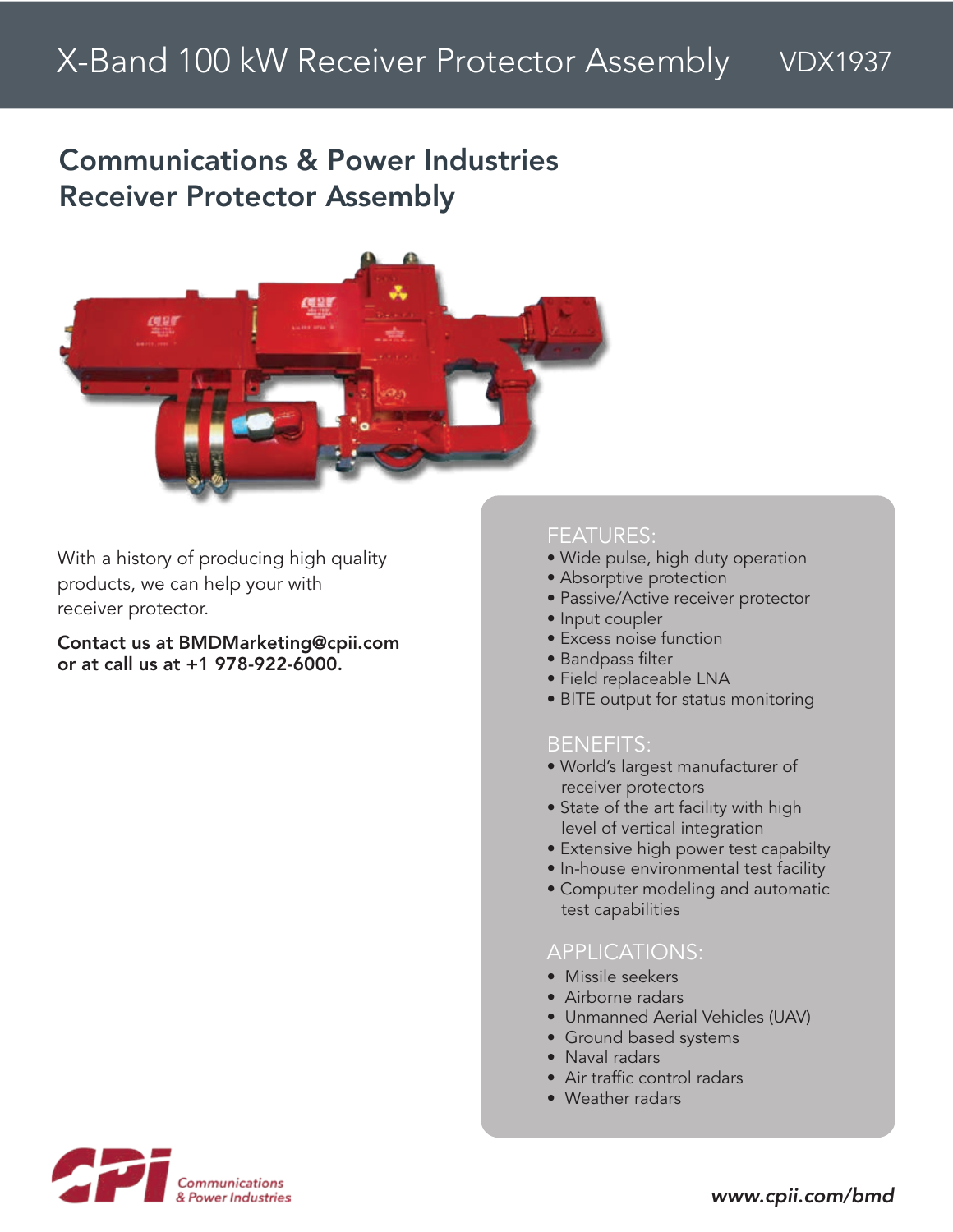| <b>Electrical Specifications</b>                                 |                                |
|------------------------------------------------------------------|--------------------------------|
| Operating frequency<br>Low loss state<br><b>Protection state</b> | 9.5-10.5 GHz<br>9.5 – 11.5 GHz |
| Maximum overload power                                           | 100 kW peak                    |
| Maximum normal operating<br>power                                | 2.8 kW peak                    |
| Maximum pulsewidth                                               | 2300 uSec                      |
| Maximum duty cycle                                               | 35%                            |
| Maximum insertion loss<br>(pre-LNA)                              | 1.0 <sub>dB</sub>              |
| Maximum VSWR                                                     | 1.3:1                          |
| Maximum spike leakage power                                      | 100 mW                         |
| Maximum flat leakage power                                       | $50 \text{ mW}$                |
| Maximum recovery time (-1dB)                                     | 5.0 uSec                       |
| Input coupler                                                    | 20 dB                          |
| <b>LNA</b><br>Gain<br>NF                                         | $15 - 20$ dB<br>1 dB max       |
| Bandpass filter<br>1 dB passband<br>40 dB rejection BW           | 9.25 - 10.75 GHz<br>4 GHz max  |
| Excess noise ratio                                               | $15 - 20$ dB                   |
|                                                                  |                                |

### Mechanicaland Environmental Specifications

| RF input                                         | <b>WR90</b>                        |
|--------------------------------------------------|------------------------------------|
| RF output                                        | SMA(F)                             |
| Coupler output                                   | SMA(F)                             |
| <b>Attenuation, BITE &amp; Noise</b><br>controls | RS-422                             |
| Dimensions                                       | See outline drawing                |
| Operating temperature                            | $-55^{\circ}$ to $+125^{\circ}$ C. |
| FMI                                              |                                    |
| RF leakeage                                      | 65 dBc min                         |
| Susceptibility                                   | 65 dB min                          |
| Altitude                                         | 15,000 ft max                      |
| Relative humidity                                | 95% max                            |
| Internal waveguide<br>pressurization             | 25 PSIG                            |
| Operational life                                 | 35000 hours                        |
| Water cooling                                    | 100 PSI                            |
|                                                  |                                    |

See product specification for other details

Note: See product specification for other performance details